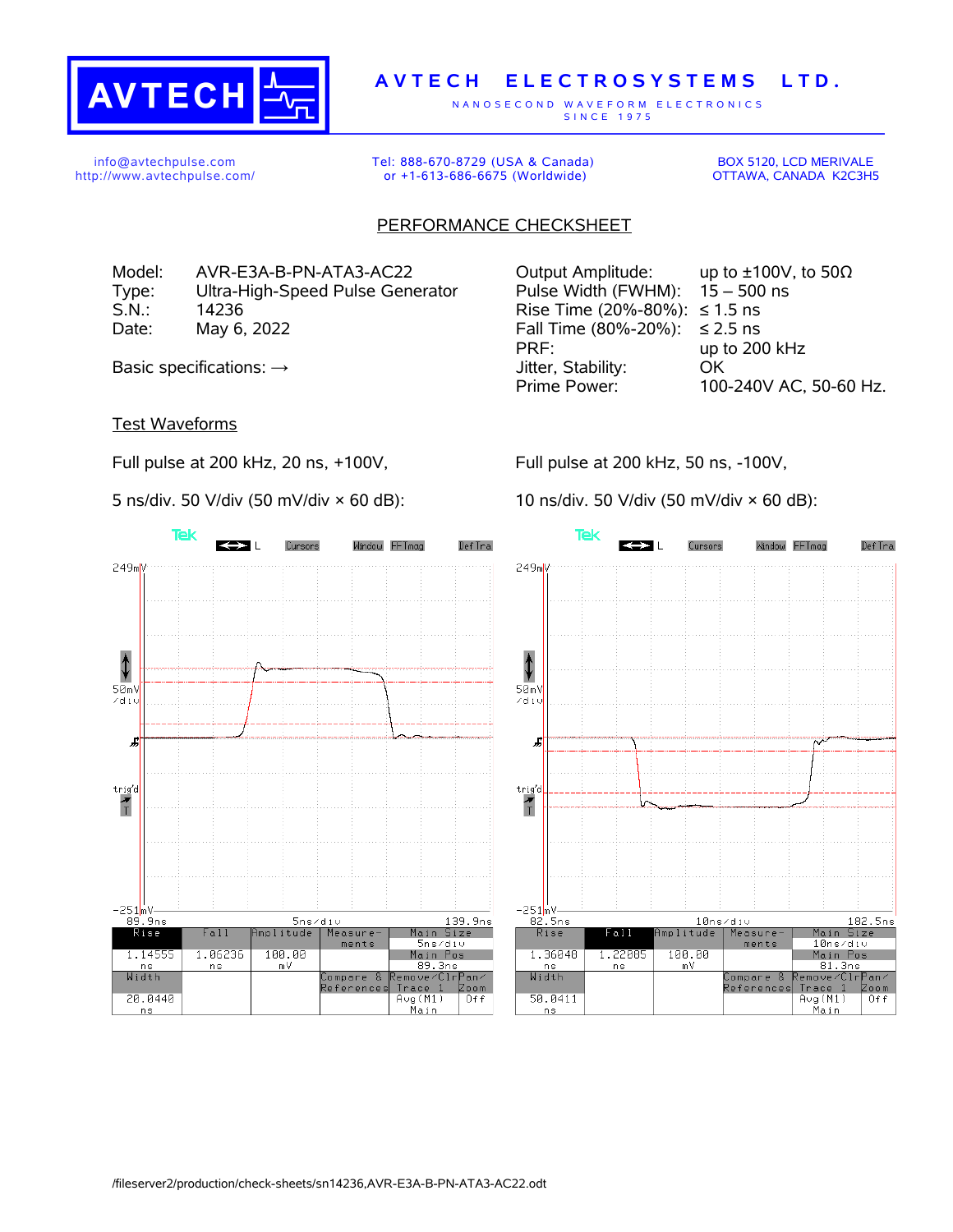Leading edge at 40 kHz, 500 ns, +100V,

10 ns/div. 50 V/div (50 mV/div × 60 dB):

Trailing edge at 40 kHz, 500 ns, -100V,

10 ns/div. 50 V/div (50 mV/div × 60 dB):